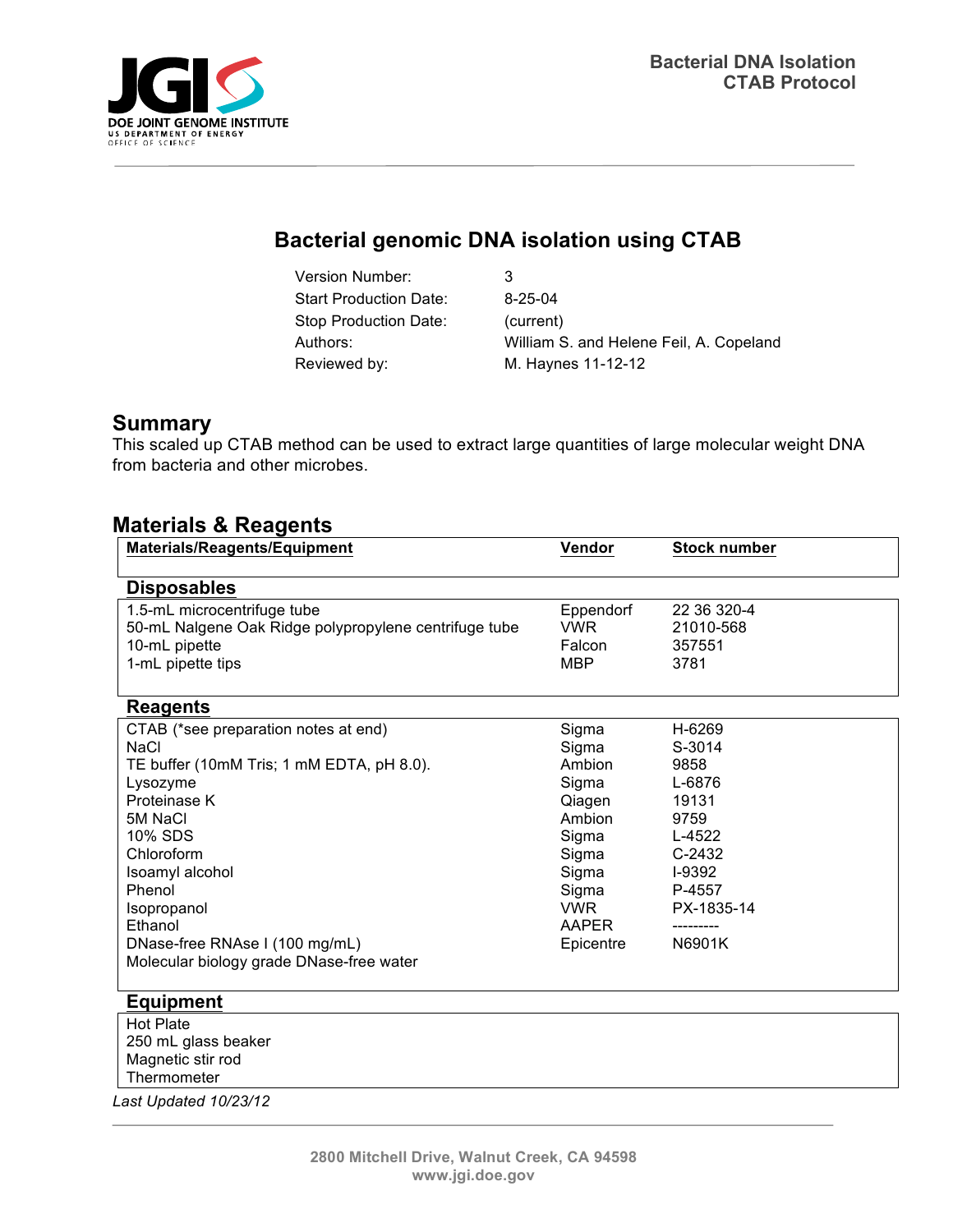Automatic pipette dispenser Sorval 500 Plus centrifuge (DuPont, Newtown, CT) 65°C water bath 37°C incubator/heat block 56°C heat block

## **Procedure**

Cell preparation and extraction techniques. (Modification of "CTAB method", in **Current Protocols in Molecular Biology**)

Cell growth:

To minimize gDNA sampling bias (e.g., excess coverage of sequences around the origin of replication) please take precautions NOT to proceed with DNA isolation while most of the cell population is in the stage of active DNA replication. We recommend collaborators to check the cell growth prior to DNA isolation. DNA should be prepared from cell culture that is either in late log phase or early stationary phase. If the cells are in the early log phase, the culture should be placed on ice or 4°C to slow down the growth and allow DNA replication to complete prior to cell lysis and DNA isolation.

If at all possible, please produce more DNA from a single isolation event than is strictly required for library creation and freeze aliquots of the extra DNA. Then, should more DNA be required for finishing it will be available. If extra cells are available instead, please consider storing extra aliquots in 15-40% glycerol at -80°C.

|    |                                                                                                                 | 1.5ml            | 30ml          | 60ml             |
|----|-----------------------------------------------------------------------------------------------------------------|------------------|---------------|------------------|
| 1. | Grow cells (see above) in broth and pellet at 10,000 rpm for 5 min or scrape from plate.                        |                  |               |                  |
| 2. | Transfer bacterial suspension to the appropriate centrifuge tube.                                               |                  |               |                  |
| 3. | Spin down cells in microfuge or centrifuge at 10,000 rpm for 5 minute.                                          |                  |               |                  |
| 4. | Discard the supernatant.                                                                                        |                  |               |                  |
| 5. | Resuspend cells in TE.                                                                                          |                  |               |                  |
| 6. | Adjust to $OD^{600} \approx 1.0$ with TE buffer (10mM Tris; 1 mM EDTA, pH 8.0)                                  |                  |               |                  |
| 7. | Transfer given amount of cell suspension to a clean centrifuge tube. -------                                    | 740µl            | 14.8ml 29.6ml |                  |
|    |                                                                                                                 | 20 <sub>µ</sub>  | $400$ µl      | 800µl            |
|    | This step is necessary for hard to lyse gram $(+)$ and some gram $(-)$ bacteria.                                |                  |               |                  |
| 9. | Incubate for 30 min. at 37°C.                                                                                   |                  |               |                  |
|    | 10. Add 10% SDS. Mix well.                                                                                      | 40µl             | $800$ µl      | 1.6ml            |
|    | 11. Add Proteinase K (10mg/ml). Mix well. For the continuum contract the CI of the MC and the CI of the CI of M | 8µl              | $160$ µl      | 320 <sub>µ</sub> |
|    | 12. Incubate for 1-3 hr at 56°C. If cells are not lysed (as seen by cleared solution with increased viscosity)  |                  |               |                  |
|    | incubation can proceed overnight (16 hrs).                                                                      |                  |               |                  |
|    | 13. Add 5 M NaCl. Mix well.                                                                                     | 100 <sub>µ</sub> | 2ml           | 4ml              |
|    | Last Updated 11/12/2012                                                                                         |                  |               |                  |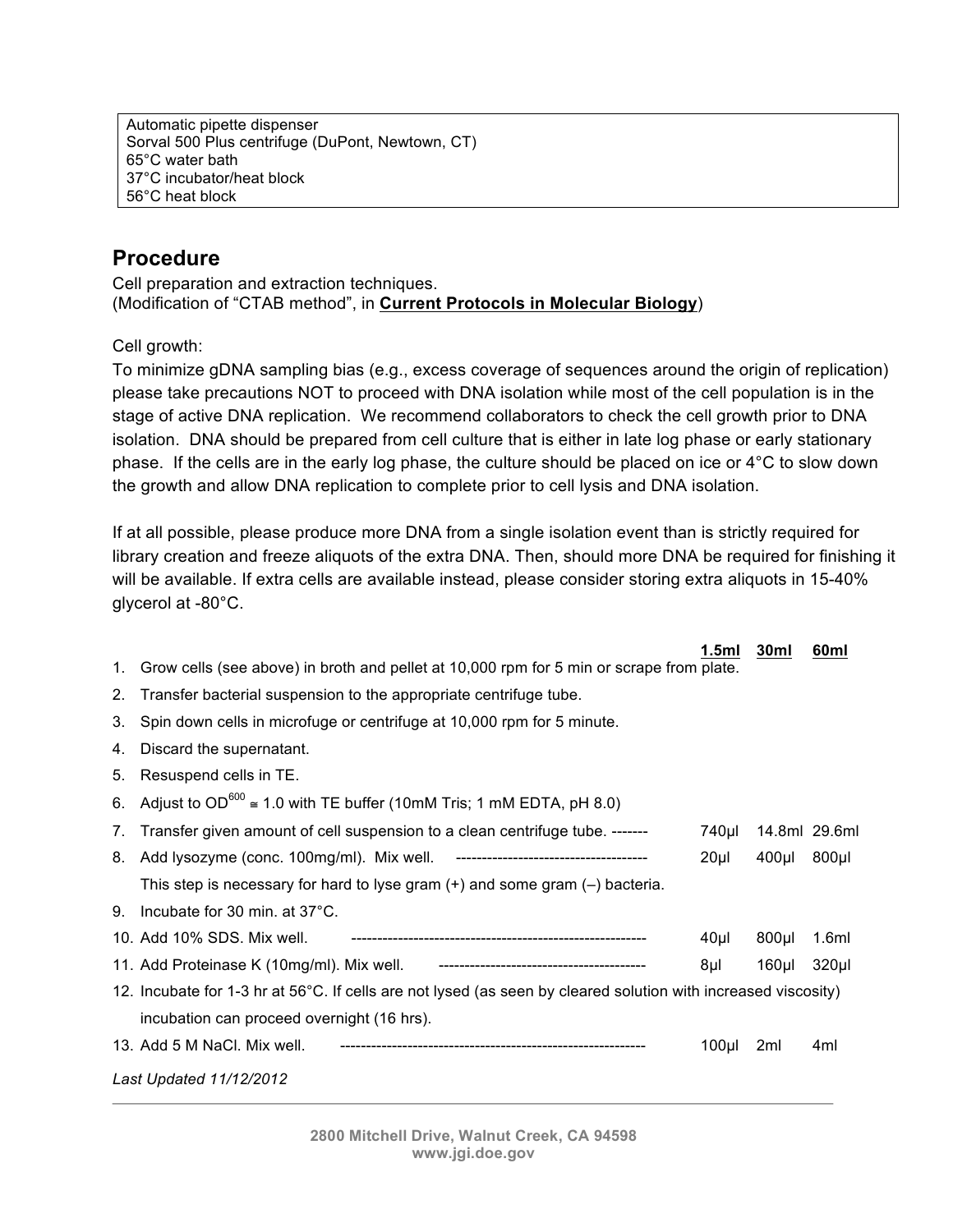| 14. Add CTAB/NaCl (heated to 65°C). Mix well.<br>---------------------------------                              | 100 <sub>µ</sub> | 2ml                    | 4ml              |
|-----------------------------------------------------------------------------------------------------------------|------------------|------------------------|------------------|
| 15. Incubate at 65°C for 10 min.                                                                                |                  |                        |                  |
| 16. Add chloroform: isoamyl alcohol (24:1). Mix well.                                                           | 0.5ml            | 10 <sub>ml</sub>       | 20 <sub>ml</sub> |
| 17. Spin at max speed for 10 min at room temperature.                                                           |                  |                        |                  |
| 18. Transfer aqueous phase to clean microcentrifuge tube (should not be viscous).                               |                  |                        |                  |
| 19. Add phenol: chloroform: isoamyl alcohol (25:24:1). Mix well.<br>---------------                             | 0.5ml            | 10 <sub>ml</sub>       | 20ml             |
| 20. Spin at max speed for 10 min at room temperature.                                                           |                  |                        |                  |
| 21. Transfer aqueous phase to clean microcentrifuge tube.                                                       |                  |                        |                  |
| 22. Add chloroform: isoamyl alcohol (24:1). Mix well.                                                           | 0.5ml            | 10 <sub>ml</sub>       | 20 <sub>ml</sub> |
| 23. Spin at max speed for 10 min at room temperature.                                                           |                  |                        |                  |
| 24. Transfer aqueous phase and add 0.6 vol isopropanol (-20°C).                                                 |                  |                        |                  |
| (e.g. if 400 $\mu$ of aqueous phase is transferred, add 240 $\mu$ of isopropanol.                               |                  | ---- Add 0.6 vol. ---- |                  |
| 25. Incubate at -20°C for 2 hrs to overnight.                                                                   |                  |                        |                  |
| 26. Spin at max speed for 15 min at 4°C.                                                                        |                  |                        |                  |
| 27. Wash pellet with cold 70% ethanol (directly from -20°C freezer), spin at max speed for 5 min.               |                  |                        |                  |
| 28. Discard the supernatant and let pellet dry at room temp. This may take some time (20 min. to several hours, |                  |                        |                  |
| depending on humidity).                                                                                         |                  |                        |                  |

29. Resuspend in ~170 µl of DNase-free water. Proceed to RNAse treatment.

1.1 Set up the following reaction in a 1.5ml microcentrifuge tube (multiple reactions can be done in different tubes):

Note: RNase I @ 10U/µI, one unit digests 100 ng of RNA per second

| DNA (in $H_2$ 0)   | 170µl           |
|--------------------|-----------------|
| 10X RNase I buffer | 20 <sub>µ</sub> |
| RNase I            | 10ul            |
|                    | 200ul           |

1.2 Mix & Spin down.

1.3 Incubate tube at 37°C for 1 hr.

*Checkpoint: Check a small aliquot (5ul) on an agarose gel with a no treatment control. Run gel 10-15 min. If there is only a trace of RNA, proceed with next step, heat inactivation. If a large amount of RNA is still present, add another 10µl of RNase I and repeat the incubation.*

1.4 Heat inactivate enzyme at 70°C for 15 min.

1.5 Place tube on ice to cool.

2. Ethanol Precipitation

2.1 Add 1/10 volume of 3M Sodium Acetate to your sample.

2.2 Add 2.5 volumes of 100% ethanol.

*Last Updated 11/12/2012*